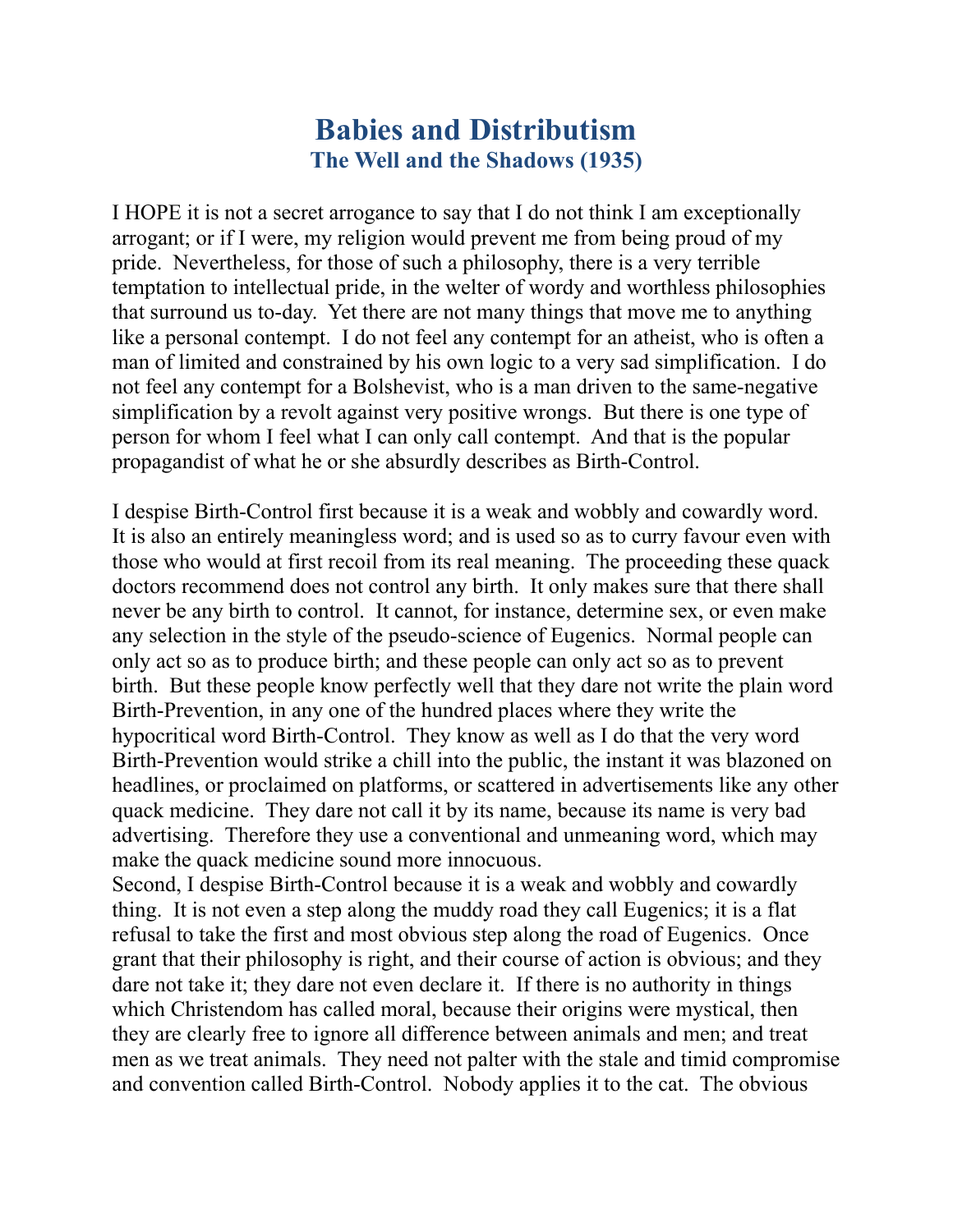course for Eugenists is to act towards babies as they act towards kittens. Let all the babies be born and then let us drown those we do not like. I cannot see any objection to it; except the moral or mystical sort of objection that we advance against Birth-Prevention. And that would be real and even reasonable Eugenics; for we could then select the best, or at least the healthiest, and sacrifice what are called the unfit. By the weak compromise of Birth-Prevention, we are very probably sacrificing the fit and only producing the unfit. The births we prevent may be the births of the best and most beautiful children; those we allow, the weakest or worst. Indeed, it is probable; for the habit discourages the early parentage of young and vigorous people; and lets them put off the experience to later years, mostly from mercenary motives. Until I see a real pioneer and progressive leader coming out with a good, bold, scientific programme for drowning babies, I will not join the movement.

But there is a third, reason for my contempt, much deeper and therefore much more difficult to express; in which is rooted all my reasons for being anything I am or attempt to be; and above all, for being a Distributist. Perhaps the nearest to a description of it is to say this: that my contempt boils over into bad behaviour when I hear the common suggestion that a birth is avoided because people want to be "free" to go to the cinema or buy a gramophone or a loud-speaker. What makes me want to walk over such people like doormats is that they use the word "free." By every act of that sort they chain themselves to the most servile and mechanical system yet tolerated by men. The cinema is a machine for unrolling certain regular patterns called pictures; expressing the most vulgar millionaires' notion of the taste of the most vulgar millions. The gramophone is a machine for recording such tunes as certain shops and other organisations choose to sell. The wireless is better; but even that is marked by the modern mark of all three; the impotence of the receptive party. The amateur cannot challenge the actor; the householder will find it vain to go and shout into the gramophone; the mob cannot pelt the modern speaker, especially when he is a loud-speaker. It is all a central mechanism giving out to men exactly what their masters think they should have.

Now a child is the very sign and sacrament of personal freedom. He is a fresh free will added to the wills of the world; he is something that his parents have freely chosen to produce and which they freely agree to protect. They can feel that any amusement he gives (which is often considerable) really comes from him and from them, and from nobody else. He has been born without the intervention of any master or lord. He is a creation and a contribution; he is their own creative contribution to creation. He is also a much more beautiful, wonderful, amusing and astonishing thing than any of the stale stories or ijingling jazz tunes turned out